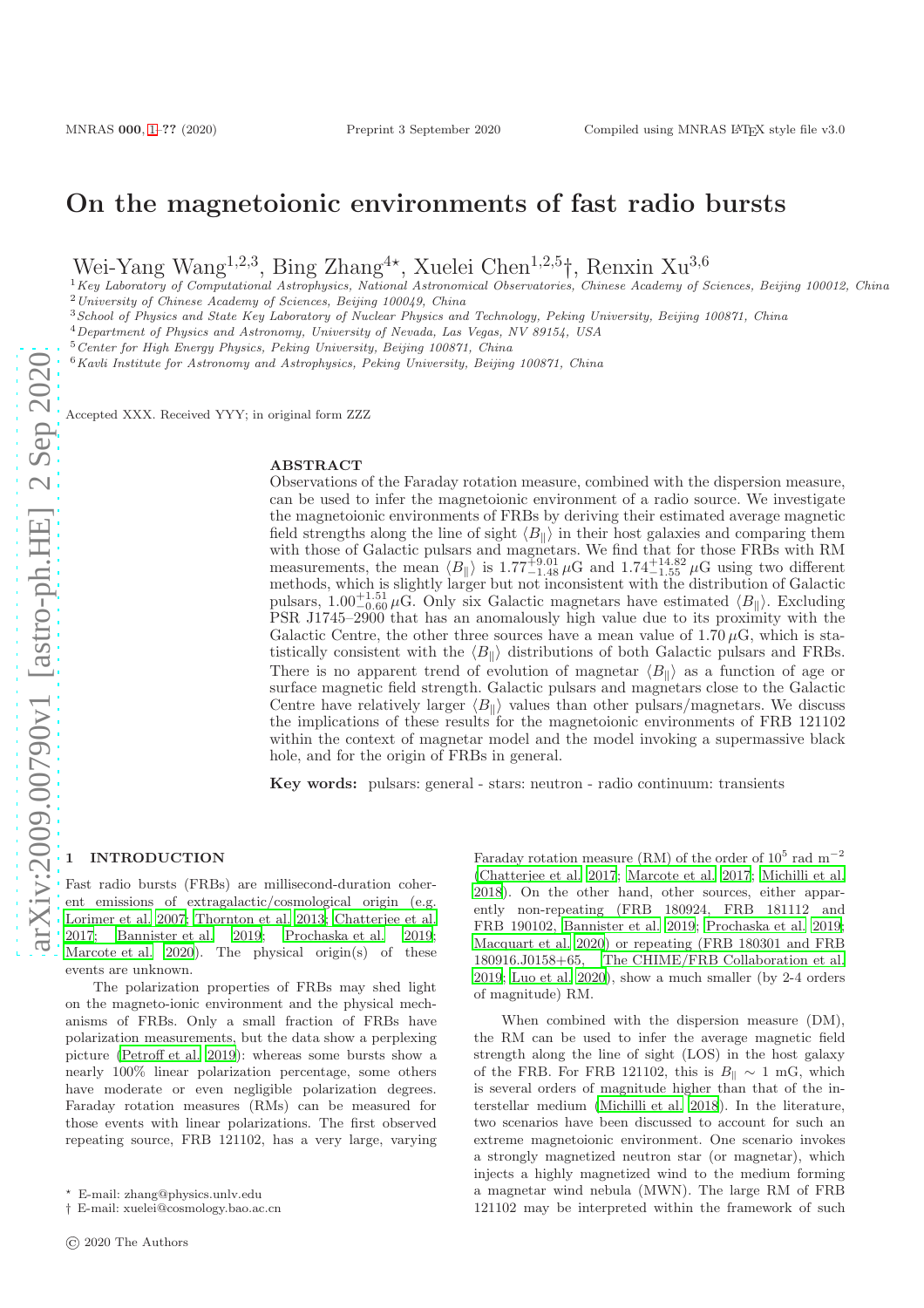a MWN [\(Piro & Gaensler 2018](#page-7-5); [Metzger et al. 2019](#page-7-6)). The second scenario invokes a source in the vicinity of a supermassive black hole [\(Michilli et al. 2018;](#page-7-3) [Zhang 2018a](#page-7-7)), the only known location where an extremely high RM has been observed [\(Eatough et al. 2013](#page-6-7)).

Motivated by the recent intriguing observations of an FRB-like burst associated with a hard X-ray burst from a Galactic magnetar SGR 1935+2154 [\(Bochenek et al. 2020;](#page-6-8) [The CHIME/FRB Collaboration et al. 2020](#page-6-9); [Li et al.](#page-6-10) [2020a](#page-6-10); [Mereghetti et al. 2020](#page-6-11); [Ridnaia et al. 2020;](#page-7-8) [Tavani et al. 2020\)](#page-7-9), we compare the  $B_{\parallel}$  values derived from FRB observations with those of Galactic magnetars and pulsars as an effort to diagnose the origin of  $B_{\parallel}$  of FRBs. The results are presented in Section 2. The implications of the results on the origin of FRBs are discussed in Section 3. The results are summarized in Section 4.

#### 2 MAGNETOIONIC ENVIRONMENTS OF GALACTIC PULSARS, MAGNETARS, AND FRBS

#### 2.1 Galactic pulsars and magnetars

The average magnetic field strength (i.e. the absolute value) along the line of sight (LOS) may be derived by combining the measurements of RM and DM of radio pulses (e.g. [Manchester 1972,](#page-6-12) [1974](#page-6-13); [Han et al. 2006;](#page-6-14) [Noutsos et al. 2008;](#page-7-10) [Han et al. 2018\)](#page-6-15)):

<span id="page-1-0"></span>
$$
\langle B_{\parallel} \rangle = 1.23 \left| \frac{\text{RM}}{\text{DM}} \right| \,\mu\text{G},\tag{1}
$$

where RM is in units of  $rad m^{-2}$  and DM is the dispersion measure in units of pc cm<sup>−</sup><sup>3</sup> . For Galactic pulsars (data are quoted from [Manchester et al. 2005](#page-6-16)), the contribution to RM from the plasma associated with the source is negligible, so that  $\langle B_{\parallel} \rangle$  can be used to map the magnetic field structure of the Galaxy [\(Han & Qiao 1994](#page-6-17)). The RM term RMiono originated from the Earth's ionosphere [\(Sotomayor-Beltran et al. 2013\)](#page-7-11) is  $0.5-3$  rad m<sup>-2</sup>. The RMs for most Galactic pulsars are larger than 10 rad m<sup>−</sup><sup>2</sup> . For pulsars that have  $DM \sim 100 \text{pc} \text{cm}^{-3}$ , the variability of the ionospheric RM only slightly affects  $\langle B_{\parallel} \rangle$  and can, hence be neglected. The  $\langle B_{\parallel} \rangle$  of Galactic pulsars are calculated with Equation [\(1\)](#page-1-0) and plotted in Figure [1.](#page-2-0)

We consider whether Galactic magnetars can host a more extreme magneto-ionic environment than pulsars. According to theory, a young magnetar may power an MWN, which may be more magnetized than a regular pulsar wind nebula. In an expanding MWN, the DM and RM would generally decrease with time [\(Metzger et al. 2017](#page-7-12); [Yang & Zhang 2017](#page-7-13); [Piro & Gaensler](#page-7-5) [2018](#page-7-5); [Margalit & Metzger 2018;](#page-6-18) [Metzger et al. 2019\)](#page-7-6), suggesting that one may observe a trend of decreasing  $\langle B_{\parallel} \rangle$ with time or surface magnetic field strength. Among over twenty observed magnetars, there are six sources that emitted polarized radio waves to allow  $\langle B_{\parallel} \rangle$  to be measured [\(The CHIME/FRB Collaboration et al. 2020](#page-6-9); [Lower et al.](#page-6-19) [2020](#page-6-19), also see [Kaspi & Beloborodov 2017](#page-6-20) for a review).

In Figure [1\(](#page-2-0)a) and (b), we plot  $\langle B_{\parallel} \rangle$  as a function of magnetar surface magnetic field  $B_s$  and characteristic age for these six radio magnetars. The characteristic age is close to real age under the assumptions that the initial spin period of the pulsar is much less than its current period and that pulsar spindown is dominated by dipolar magnetic braking. The surface magnetic field configuration is likely more complicated but the exact strength of the surface field is difficult to infer from observations. For simplicity, we use  $B<sub>S</sub>$  as a proxy of the magnetar surface magnetic field and study how  $\langle B_{\parallel} \rangle$  depends on it. For comparison, we also select some pulsars that are within 0.5 kpc from the magnetars. The distance between a pulsar and a magnetar is calculated by combining their radial distances inferred from DM measurements and their transverse distance measured based on their celestial coordinates. The distance to Swift J1818.0–1607 is estimated to be 4.8 kpc (according to the YMW16 electron density model, [Yao et al. 2017\)](#page-7-14) or  $8.1 \pm 1.6$  kpc (according to NE2001 electron density model, [Cordes & Lazio 2002](#page-6-21)). Another source, SGR 1935+2154, has an unknown distance, but one may assume that the SGR is physically related to a supernova remanent SNR G57.2+0.8, which has a distance of  $9.0 \pm 2.5$  kpc [\(Zhong et al. 2020](#page-7-15); [Zhou et al. 2020](#page-7-16)).

Figure [1\(](#page-2-0)a) shows that except the magnetar PSR J1745–2900, whose abnormally large  $\langle B_{\parallel} \rangle$  may be related to its proximity with the Galactic super-massive black hole, the other five magnetars have  $\langle B_{\parallel} \rangle$  consistent with the pulsar  $\langle B_{\parallel} \rangle$  distribution (two within  $1\sigma$ , one slightly outside the  $1\sigma$  region). Indeed some regular pulsars have larger  $\langle B_{\parallel} \rangle$  values than magnetars. Compared with normal pulsars within 5 kpc, the five magnetars also do not have systematically higher  $\langle B_{\parallel} \rangle$  values. Figure [1\(](#page-2-0)b) plots  $\langle B_{\parallel} \rangle$  against pulsar age. One can see that PSR J1745–2900 is not the youngest but has the highest  $\langle B_{\parallel} \rangle$ , further suggesting that its abnormal  $\langle B_{\parallel} \rangle$  is related to its special environment. For the five magnetars, there is also no trend of decreasing  $\langle B_{\parallel} \rangle$  with characteristic age.

In view of the abnormally high  $\langle B_{\parallel} \rangle$  of the magnetar PSR J1745–2900, we also investigate the relationship between  $\langle B_{\parallel} \rangle$  and the distance of pulsars from the Galactic Centre. The results are shown in Figure [1\(](#page-2-0)c). The  $\langle B_{\parallel} \rangle$  values for the magnetar PSR J1745–2900 and two pulsars close to it (PSR J1746–2849 and PSR J1746–2856) have  $\langle B_{\parallel} \rangle$  significantly exceeding those of Galactic pulsars, further suggesting that it is the special location near the Galactic centre that caused the abnormally high  $\langle B_{\parallel} \rangle$ . The Galactic Centre super-massive black hole likely provides the strong local magnetic field. The magnetar PSR J1745–2900 indeed shows a larger  $\langle B_{\parallel} \rangle$  than the pulsars. This may suggest that the magnetar may contribute to an additional  $\langle B_{\parallel} \rangle$  value. However, due to the large uncertainty of the distance measurements from the Galactic Centre (noticing the large error bars of the red dots), this conclusion cannot be firmly drawn. It is interesting to note that at distances beyond 1 kpc,  $\langle B_{\parallel} \rangle$ is essentially independent of distance from the Galactic Centre.

The  $\langle B_{\parallel} \rangle$  distribution of Galactic pulsars can be fitted with a log normal function, as shown in Figure [3.](#page-3-0) The mean value of  $\log \langle B_{\parallel} \rangle$  is  $\mu_{\text{pulsar}} = -0.002$  with a standard deviation of  $\sigma_{\text{pulsar}} = 0.40$  for the log normal distribution. Excluding the Galactic Centre magnetar PSR J1745–2900, the other five magnetar sources have a mean  $\langle B_{\parallel} \rangle$  of 1.84  $\mu$ G, which is statistically consistent with the pulsar  $\langle B_{\parallel} \rangle$  distribution.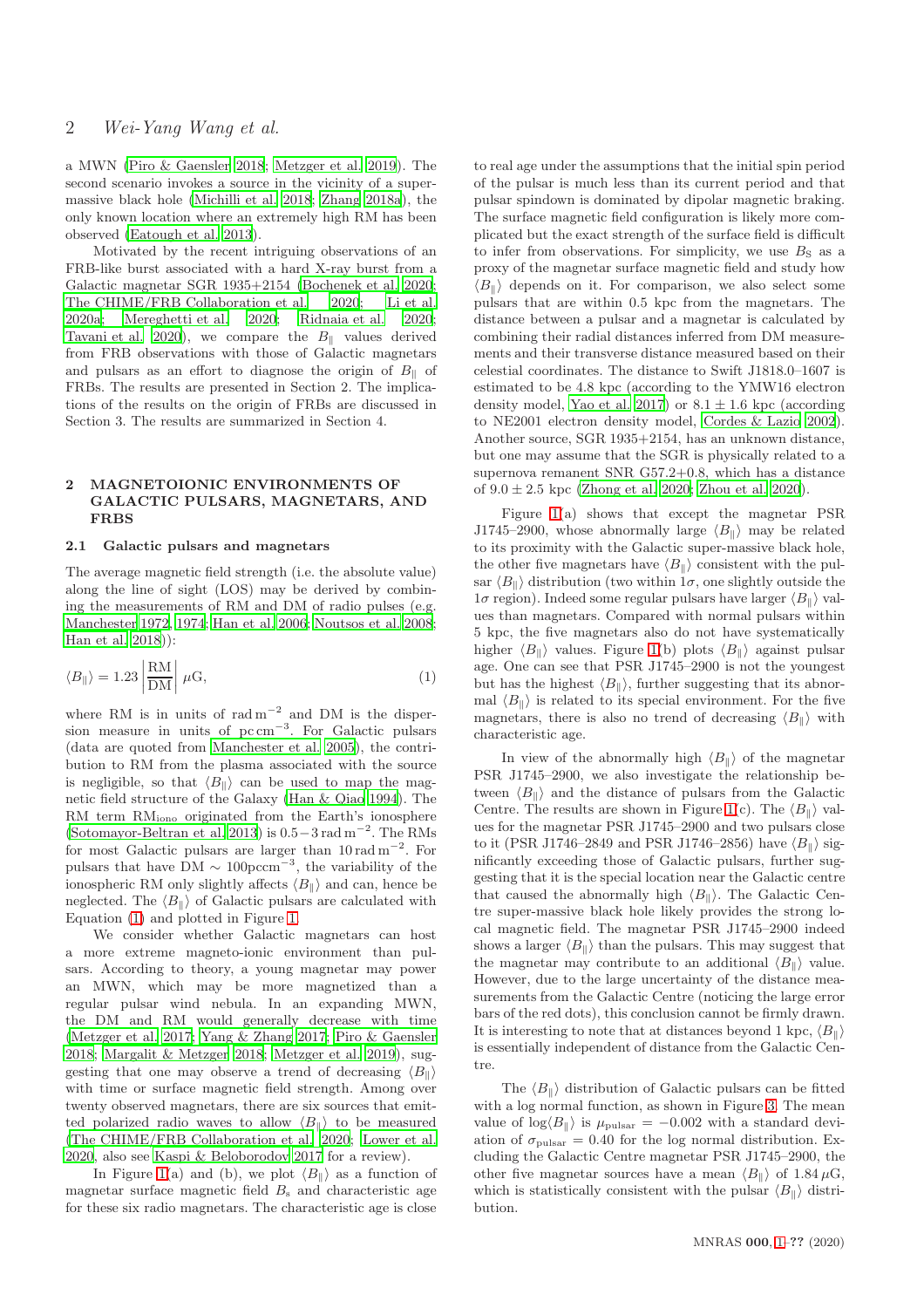

<span id="page-2-0"></span>Figure 1. (a) Top left: The parallel magnetic field strength  $\langle B_{\parallel} \rangle$  of Galactic pulsars (dots) and magnetars (pentagrams) as a function of their surface magnetic field strength Bs. The six magnetars are denoted by different colors. The dots with the same colors are normal pulsars that are within 0.5 kpc from the magnetar for the corresponding color. The data are quoted from [Manchester et al. \(2005](#page-6-16)). The dashed and dotted lines are the mean values of  $\langle B_{\parallel} \rangle$  for pulsars and magnetars (except the Galactic central magnetar), respectively. The grey zone is the 1- $\sigma$  region of the pulsar  $\langle B_{\parallel} \rangle$  distribution; (b) Top right: Same as the top left panel, but plotted as a function of pulsar age; (c) Bottom: Same as the top left but plotted as a function of the distance from the Galactic Centre. The galactic centre distance from Earth is adopted as  $d_{gc} = 8.32$  kpc [\(Gillessen et al. 2017\)](#page-6-22);

#### 2.2 FRBs

For a source at cosmological distances, the observed total RM<sub>obs</sub> consists of contributions from several different terms,

$$
RM_{obs} = RM_{iono} + RM_{Gal} + RM_{IGM} + RM_{HG,sr},
$$
 (2)

where  $RM_{Gal}$  is the Galactic component,  $RM_{IGM}$  is contributed from the intergalactic medium (IGM), and  $RM_{HG,sr}$ is contributed by the host galaxy and the FRB source as measured in the Observer's frame. The true value of the latter in the rest frame of the host galaxy is

$$
RM_{HG,sr}^{Loc} = RM_{HG,sr}(1+z)^2,
$$
\n(3)

where z is the redshift.

In order to determine RMGal, we identify the RM of the known NRAO VLA Sky Survey (NVSS) sources

[\(Taylor et al. 2009](#page-7-17)). The closest sources are  $\lesssim 2^{\circ}$  away from the position of FRBs. For the FRB sources located in the survey blind regions, we identify the RM based on their closest pulsars [\(Han et al. 2018](#page-6-15)). Alternatively, a simulation result of Galactic RM is given by [Oppermann, et al. \(2015](#page-7-18)), even though the simulation results are based on some inputs and assumptions. The strength of intergalactic magnetic fields is much lower. A safe upper limit is  $\sim 10^{-9}$  G [\(Dai et al. 2002](#page-6-23); [Ando & Kusenko 2010](#page-5-0); [Dermer et al. 2011;](#page-6-24) [Arlen et al. 2014](#page-5-1)), which gives  $RM_{IGM} \lesssim 1$  rad  $m^{-2}$ , so that it can usually be neglected. After subtracting the contributions from RMiono and RMGal, one can finally derive  $RM_{HG,sr}$  and  $RM_{HG,sr}^{Loc}$ .

<span id="page-2-1"></span>The observed DM also consists of several terms:

$$
DM_{obs} = DM_{Gal} + DM_{halo} + DM_{IGM} + DM_{HG,sr}, \tag{4}
$$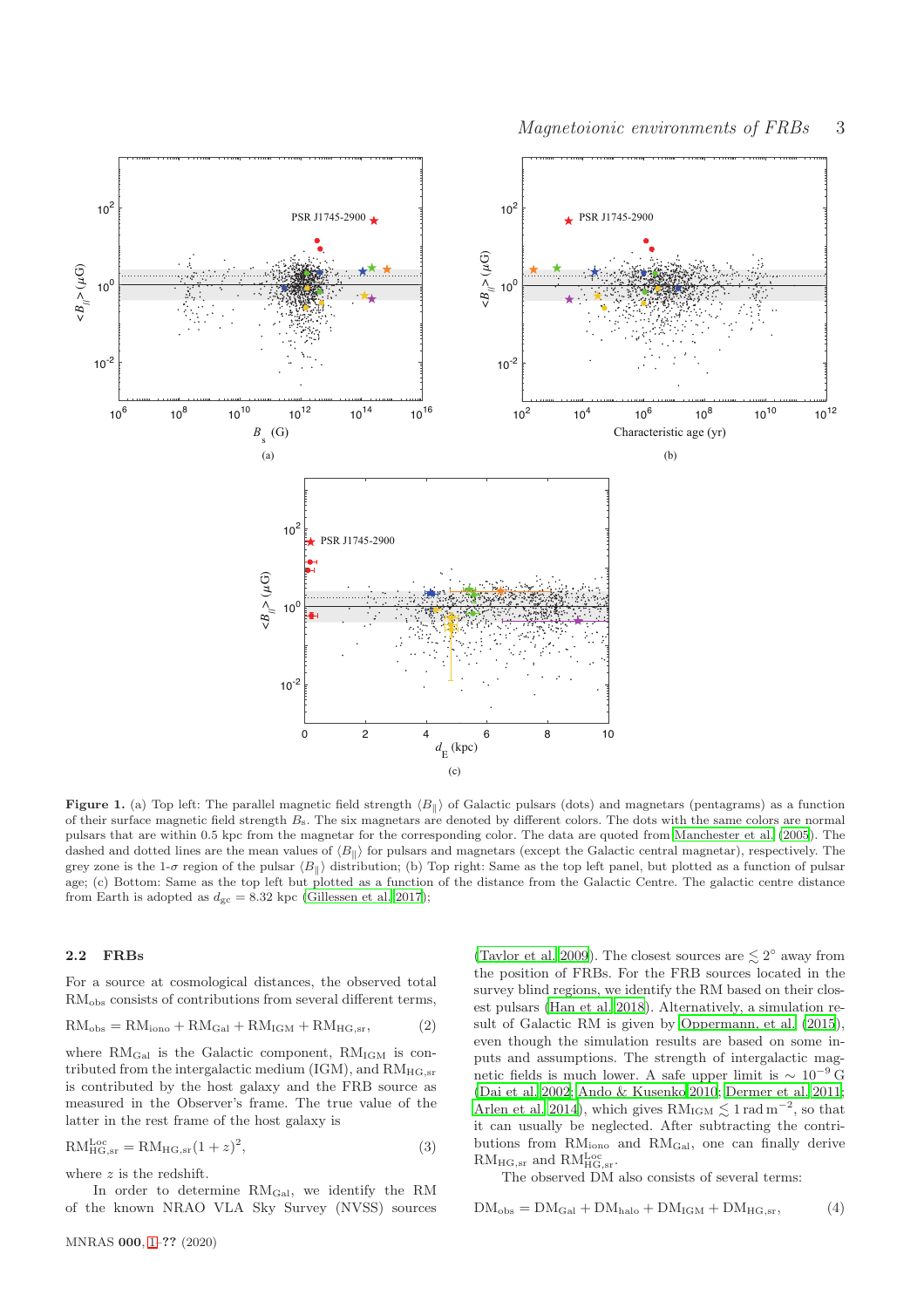

Figure 2. The parallel magnetic field strength  $\langle B_{\parallel} \rangle$  of FRBs within their host galaxies. Left: Subtracted the Galactic DM contribution by the method of NE2001. The light blue crosshairs in the upper-left corner is for FRB 121102. The light blue diamonds are other repeating FRBs. The purple squares are apparently non-repeating FRBs. The black dashed line is the mean value of  $\langle B_{\parallel} \rangle$  for FRBs except FRB 121102. The grey zone is the 1- $\sigma$  region of the distribution. Right: Same as the left but for the method of YMW16.



<span id="page-3-0"></span>Figure 3. Histograms of the log normal distribution of  $\langle B_{\parallel} \rangle$  for FRBs (red) and pulsars (blue). The colored solid lines are magnetars: SGR 1935+2154 (purple), XTE J1810–197 (yellow), PSR J1622–4950 (blue), Swift J1818.0–1607 (orange), 1E 1547.0–5408 (green) and PSR J1745–2900 (red). The black solid and dashed lines are the best fitting for FRBs and pulsars. The light blue vertical line shows the  $\langle B_{\parallel} \rangle$  of FRB 121102. Left: The Galactic DM contribution is subtracted using NE2001; Right: The Galactic DM contribution is subtracted using YMW16.

where  $\text{DM}_{\text{Gal}}$  can be derived from the Galactic electron density models. However, the two well-known Galactic electron density models NE2001 and YWM16, give quite different results sometimes [\(Cordes & Lazio 2002;](#page-6-21) [Yao et al. 2017](#page-7-14)). In the following discussion, we consider the electron density models, separately. The DM associated with the Milky Way halo is adopted as  $DM<sub>halo</sub> = 30 \pm 15 \,\text{pc cm}^{-3}$  according to [Dolag et al. \(2015](#page-6-25)). The average value of the IGM component is [\(Deng & Zhang 2014](#page-6-26); [Zhang 2018b](#page-7-19))

$$
DM_{IGM} = \frac{3cH_0\Omega_b f_{IGM}}{8\pi G m_p} \int_0^z \frac{\chi(z)(1+z)dz}{[\Omega_m(1+z)^3 + \Omega_\lambda]^{\frac{1}{2}}},
$$
(5)

where the free electron number per baryon in the universe is  $\chi(z) \approx 7/8$  and the fraction of baryons  $f_{\text{IGM}} \sim 0.83$ . For a distant cosmological FRB, the DM is mainly contributed by IGM rather than Milky Way or the host galaxy, in contrast to the RM that has a significant contribution from the host. The  $\Lambda$ CDM cosmological parameters are taken as  $\Omega_m$  =  $0.315 \pm 0.007$ ,  $\Omega_b h^2 = 0.02237 \pm 0.00015$ , and  $H_0 = 67.36 \pm 0.007$  $0.54 \text{ km s}^{-1} \text{Mpc}^{-1}$  [\(Planck Collaboration et al. 2018\)](#page-7-20). The remaining term in Eq.[\(4\)](#page-2-1) is  $DM_{HG,sr}$  in the observer frame. The intrinsic value in the source frame is related to it by

<span id="page-3-2"></span>
$$
DM_{HG,sr}^{Loc} = (1+z)DM_{HG,sr}.
$$
\n(6)

<span id="page-3-1"></span>In practice,  $DM_{HG,sr}$  is difficult to derive from the observed  $DM<sub>obs</sub>$ , even if the redshift of the FRB is precisely known because there is a large scatter of  $DM_{IGM}$  around Eq.[\(5\)](#page-3-1) due to the large scale structure fluctuation [\(McQuinn](#page-6-27) [2014](#page-6-27)). Several FRB sources have measured redshifts, so that their  $DM_{IGM}$  and uncertainties can be derived [\(McQuinn](#page-6-27) [2014](#page-6-27)). As a result, we can calculate  $DM_{HG,sr}$  and its uncertainty  $\delta\text{DM}_{\text{HG,sr}}$  directly. For the sources without precise redshift measurements, we adopt the opposite approach, to consider the distribution of  $\text{DM}^{\text{Loc}}_{\text{HG,sr}}$  based on host galaxy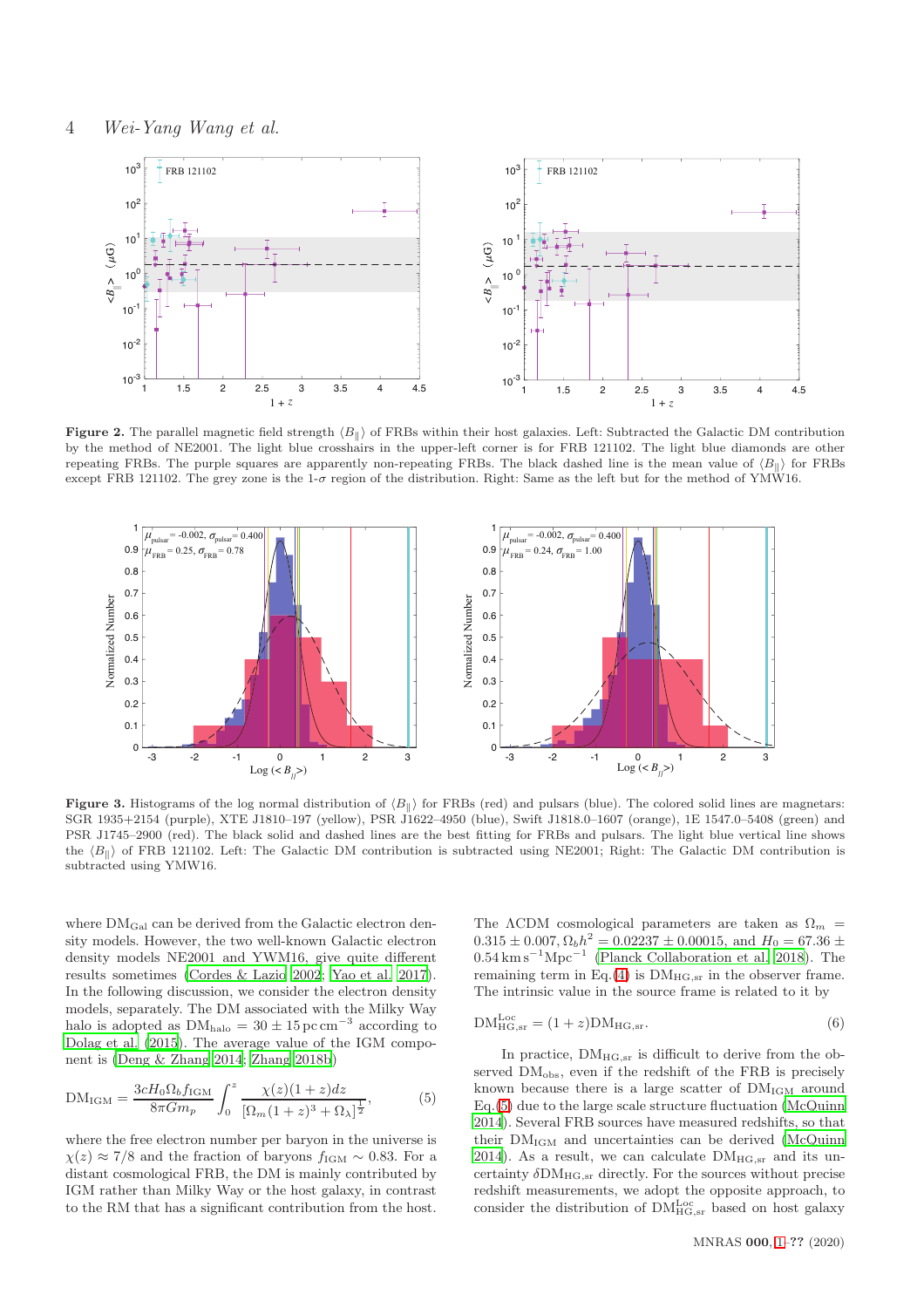models. Following a generic constraint by [Li et al. \(2020b](#page-6-28)), we assume that  $DM_{HG,sr}^{Loc} = 85 \pm 35 \,\text{pc cm}^{-3}$ , which is consistent with the results of the average DM contribution from the host galaxy in the local frame e.g., [Xu & Han \(2015\)](#page-7-21) and [Luo et al. \(2018](#page-6-29)).

The average magnetic field for the host galaxy along the LOS can then be derived as

<span id="page-4-0"></span>
$$
\langle B_{\parallel} \rangle = 1.23(1+z) \left| \frac{\text{RM}_{\text{HG,sr}}}{\text{DM}_{\text{HG,sr}}} \right| \mu\text{G},\tag{7}
$$

where for the redshift we either adopted the spectroscopic value if measured, or estimated using Eq.[\(6\)](#page-3-2) with error properly introduced.

Based on the FRB catalog [\(http://frbcat.org/,](http://frbcat.org/) [Petroff et al. 2016](#page-7-22)), in Table [1](#page-5-2) we list all the FRBs with both RM and DM measured. According to Eq.[\(7\)](#page-4-0), we estimate  $\langle B_{\parallel} \rangle$  for these FRBs. The results are listed in Tables 1 and 2, where  $DM_{Gal}$  is derived using the NE2001 and YMW16 models, respectively. Several sources have  $DM_{HG,sr}$ smaller than  $DM_{IGM}$  and  $\delta DM_{IGM}$ , which differ from FRB 121102 whose  $DM_{HG,sr}$  and  $DM_{IGM}$  are comparable. We show the lower limits for these sources. The distribution of  $\langle B_{\parallel} \rangle$  is also presented in Figure [3,](#page-3-0) which can be also fitted with a log normal function when FRB 121102 is excluded. The mean value derived by the two Galactic electron density models are  $\mu_{\text{FRB}} = 0.25$ ,  $\sigma_{\text{FRB}} = 0.78$  (NE2001) and  $\mu_{\text{FRB}} = 0.24$ ,  $\sigma_{\text{FRB}} = 1.00$  (YMW16), respectively. These values are slightly higher but not inconsistent with the distributions of both Galactic pulsars and magnetars.

## 3 IMPLICATIONS FOR THE MODELS OF FRBS

The results presented above can shed light on the origin of FRB 121102. Both FRB 121102 and PSR J1745–2900 have abnormally large  $\langle B_{\parallel} \rangle$  in their respective categories. The abnormally large RM and  $\langle B_{\parallel} \rangle$  of PSR J1745–2900 among the Galactic magnetars is attributed to its proximity to the Galactic Centre. It is therefore tempting to attribute the abnormally large RM and  $\langle B_{\parallel} \rangle$  of FRB 121102 to its special environment, likely a putative supermassive black hole in the host galaxy. Indeed, [Zhang \(2018b\)](#page-7-19) suggested that a neutron star whose magnetosphere is sporadically reconfigured by a supermassive black hole can be the source of repeating bursts. This scenario predicts about 50% of the orbital phase to be active, which seems to be consistent with the recent periodicity search from the source [\(Cruces et al.](#page-6-30) [2020](#page-6-30); [Rajwade et al. 2020](#page-7-23)).

Another interpretation is to invoke a young magnetar whose MWN provides the strong field to account for the abnormally large RM and  $\langle B_{\parallel} \rangle$  [\(Metzger et al. 2019](#page-7-6)). The peculiar host galaxy of FRB 121102 [\(Metzger et al. 2017;](#page-7-12) [Nicholl et al. 2017;](#page-7-24) [Li et al. 2019](#page-6-31)) is consistent with that of a long GRB or superluminous supernova that may give birth to a young magnetar. However, if this is the case, the magnetar that powers FRB 121102 bursts must be much younger or more magnetized than known Galactic magnetars and any other magnetars that power other FRBs. One argument in favor of this is that FRB 121102 seems to be a very active repeating FRB source (e.g. [Palaniswamy et al.](#page-7-25) [2018](#page-7-25); [Caleb et al. 2019\)](#page-6-32). However, FRB 121102 is not the most active repeater detected by the CHIME collaboration [\(Josephy et al. 2019](#page-6-33)). According to this logic, other CHIME repeaters should have greater RM and  $\langle B_{\parallel} \rangle$  values, but this is not what is observed. In fact, the most active FRB source reported by CHIME, FRB 180916.J0158+65 [\(The CHIME/FRB Collaboration et al. 2019](#page-7-4)), has modest RM and  $\langle B_{\parallel} \rangle$  values (see Tables [1](#page-5-2) and [2\)](#page-6-34). In addition, FRB180301, a recently identified repeater by FAST [\(Luo et al. 2020](#page-6-6)) with a high burst rate, displays a moderate RM.

Assuming that the measured RMs of FRBs do not carry a selection effect (e,g, most FRBs do not yet have polarization measurements), the  $\langle B_{\parallel} \rangle$  distribution of Galactic magnetars is not only consistent with that of Galactic pulsars, but also with that of FRBs (Fig. [3\)](#page-3-0). This may tentatively suggest a magnetar connection of FRBs. Recently, an FRB-like burst was detected from a Galactic magnetar [\(Bochenek et al. 2020;](#page-6-8) [The CHIME/FRB Collaboration et al. 2020](#page-6-9)), suggesting a magnetar-origin of at least some FRBs. We caution that more data are needed (from both the Galactic magnetar side and the FRB side) to make a connection between magnetars and an extreme magneto-ionic environment. For example, the youngest Galactic radio magnetar PSR J1550–5418 has the second strongest surface magnetic field in our sample after PSR J1745–2900. Its  $\langle B_{\parallel} \rangle$  is relatively high. However, the entire region within  $5 \text{ deg}^2$  of the source also has an extraordinarily large absolute value of RM [\(Oppermann, et al.](#page-7-18) [2015](#page-7-18)), so the extreme magneto-ionic environment is not necessarily provided by its local environment.

A galactic centre interpretation of the relatively large  $\langle B_{\parallel} \rangle$  for all FRBs is already disfavored by the host galaxy data of a few FRBs that showed that the FRB locations in their host galaxies are usually off center [\(Bannister et al.](#page-6-2) [2019](#page-6-2); [Ravi, et al. 2019](#page-7-26); [Marcote et al. 2020\)](#page-6-3).

Another interesting observation is that the repeaters in our sample (FRB 121102 excluded) are not systematically more magnetized than apparently non-repeating (one-off) FRBs. This is very likely due to that most non-repeating FRBs are actually repeaters. If most of them are due to a different type of progenitor system, that system should also produce a similar magneto-ionic environments as repeaters.

#### 4 SUMMARY

We have investigated the magneto-ionic environments of the Galactic pulsars/magnetars and FRBs by making use of the measured RM and DM from these sources. We investigated the  $\langle B_{\parallel} \rangle$  of magnetars as a function of age or surface magnetic field strength and find no apparent trend. The  $\langle B_{\parallel} \rangle$  of pulsars can be well fitted by a log normal distribution with a mean value of  $1.00^{+1.51}_{-0.60}$   $\mu$ G. The mean  $\langle B_{\parallel} \rangle$  of Galactic magnetars (except PSR J1745–2900 at the Galactic Centre) is 1.70  $\mu$ G, consistent with the distribution of pulsars.

The  $\langle B_{\parallel} \rangle$  distribution of FRB sources is investigated and fitted with a lognormal function. The mean value of  $\langle B_{\parallel} \rangle$  derived by the two methods are 1.77<sup>+9.01</sup>  $\mu$ G (NE2001) and  $1.74^{+14.82}_{-1.55}$   $\mu$ G (YMW16). The  $\langle B_{\parallel} \rangle$  of FRBs is also consistent with that of Galactic magnetars. FRB 121102 has an extraordinary excess from the FRB  $\langle B_{\parallel} \rangle$  distribution.

The possible origin of the strong Faraday screen of FRB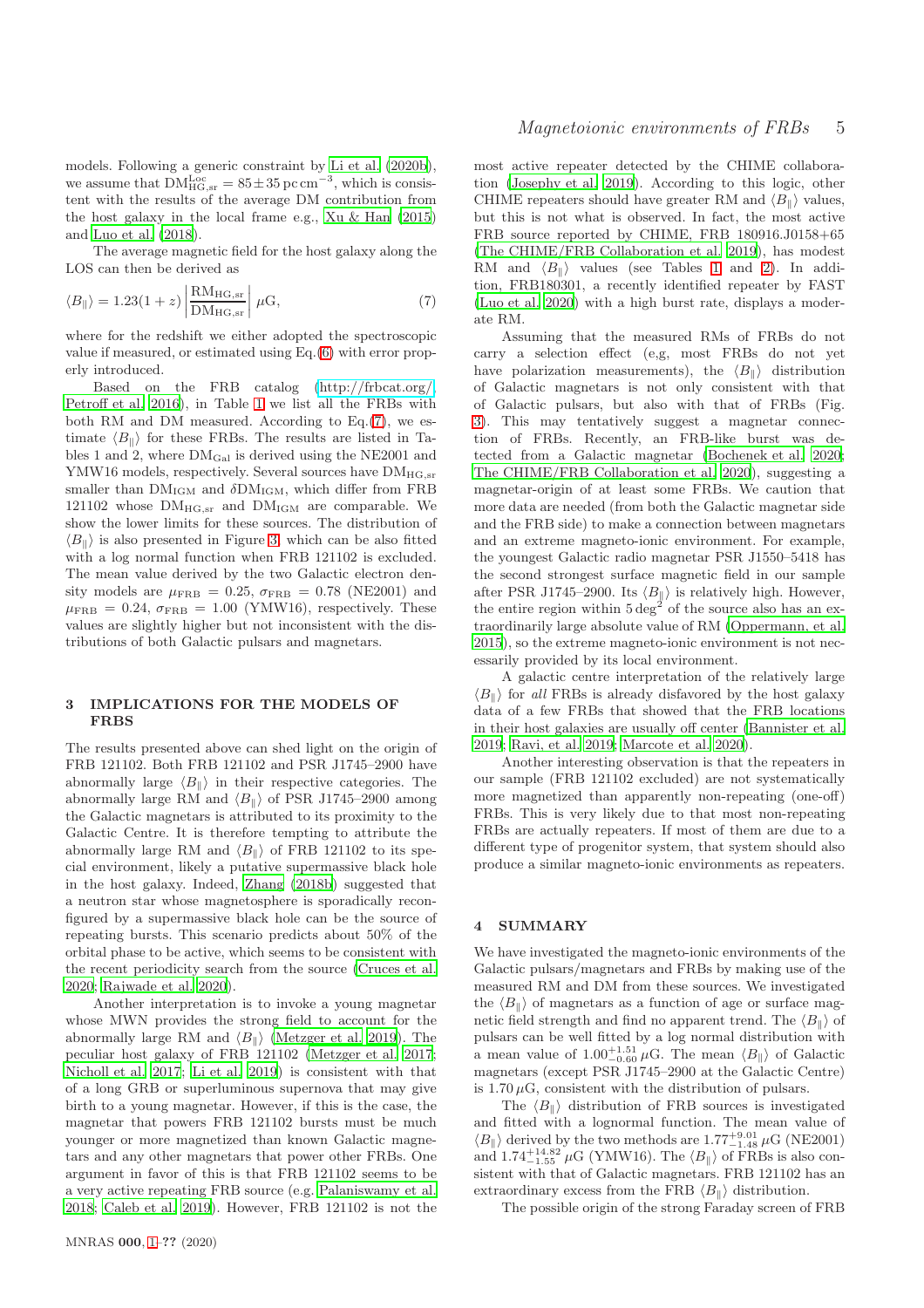# 6 Wei-Yang Wang et al.

Table 1. DM (subtracted by NE2001) and RM of FRB and magnetar sample

<span id="page-5-2"></span>

| Source <sup><math>a</math></sup>                                                                                                                                                                                                               | $\rm DM_{excess}^{b}$<br>$(\text{pc}\,\text{cm}^{-3})$                                                                                              | $z^c$                                                                                                                                                                                                                                                                                                    | $DM_{HG,sr}^d$<br>$(\text{pc}\,\text{cm}^{-3})$                                                                                                                                                                                         | $\mathrm{RM}_\mathrm{obs}$<br>$(\text{rad} \, \text{m}^{-2})$                                                                                                                                                                                                   | $RM_{HG,sr}$<br>$(\text{rad} \,\text{m}^{-2})$                                                                                                                                                                                                                                                  | $\langle B_{\parallel} \rangle$<br>$(\mu G)$                                                                                                                                                                                                |
|------------------------------------------------------------------------------------------------------------------------------------------------------------------------------------------------------------------------------------------------|-----------------------------------------------------------------------------------------------------------------------------------------------------|----------------------------------------------------------------------------------------------------------------------------------------------------------------------------------------------------------------------------------------------------------------------------------------------------------|-----------------------------------------------------------------------------------------------------------------------------------------------------------------------------------------------------------------------------------------|-----------------------------------------------------------------------------------------------------------------------------------------------------------------------------------------------------------------------------------------------------------------|-------------------------------------------------------------------------------------------------------------------------------------------------------------------------------------------------------------------------------------------------------------------------------------------------|---------------------------------------------------------------------------------------------------------------------------------------------------------------------------------------------------------------------------------------------|
| FRB 121102<br>FRB 180916.J0158+65<br>FRB 180924<br>FRB 181112<br>FRB 190102                                                                                                                                                                    | 374<br>119<br>290.92<br>457.27<br>276.3                                                                                                             | 0.193<br>0.034<br>0.321<br>0.476<br>0.291                                                                                                                                                                                                                                                                | $140 \pm 85$<br>$73.8 \pm 15$<br>15.8<br>42.9<br>28.3                                                                                                                                                                                   | $(0.9-1.0) \times 10^5$<br>$-114 \pm 0.6$<br>$14 \pm 1$<br>$10.9 \pm 0.9$<br>110                                                                                                                                                                                | $(0.9 - 1.0) \times 10^5$<br>$200.6 \pm 17.7$<br>$7.1\pm15.4$<br>$-22.5 \pm 5.8$<br>$-17 \pm 12$                                                                                                                                                                                                | $989.4 - 1084.1$<br>$0.5^{+0.3}_{-0.3}$<br>$0.7^{\circ}$<br>$1.0^{+0.4}$<br>1.0                                                                                                                                                             |
| FRB 110523<br>FRB 150215<br>FRB 150418<br>FRB 150807<br>FRB 160102<br>FRB 171209<br>FRB 180301<br>FRB 180309<br>FRB 180311<br>FRB 180714<br>FRB 190303.J1353+48<br>FRB 190604.J1435+53<br>FRB 190608<br>FRB 190611<br>FRB 190711<br>FRB 191108 | 549.78<br>648.4<br>557.7<br>199.6<br>2553.1<br>1414.4<br>342<br>188.73<br>1495.7<br>1180.92<br>163.4<br>490.65<br>271.5<br>233.57<br>506.7<br>506.1 | $0.56 \pm 0.17$<br>$0.68 \pm 0.18$<br>$0.57 \pm 0.17$<br>$0.15 \pm 0.02$<br>$3.05 \pm 0.41$<br>$1.56 \pm 0.41$<br>$0.33 \pm 0.11$<br>$0.14 \pm 0.02$<br>$1.66\pm0.41$<br>$1.28 \pm 0.25$<br>$0.11 \pm 0.02$<br>$0.50 \pm 0.15$<br>$0.24 \pm 0.10$<br>$0.19 \pm 0.09$<br>$0.52\pm0.16$<br>$0.51 \pm 0.16$ | $54.3^{+31.8}_{-25.5}$<br>50.7<br>$54.0^{+31.7}_{-2}$<br>73.8<br>21.0<br>$33.2^{+}$<br>$64.2^{+35.0}_{-22}$<br>74.8<br>32.0<br>37.<br>$76.9^{+33.8}_{-22}$<br>$56.8^{+}$<br>$68.5^{+36.7}_{-31.2}$<br>$71.2^{+}$<br>56.<br>56.1<br>26.2 | $-186.1 \pm 1.4$<br>$-3.3 \pm 12.2$<br>$36 \pm 52$<br>$12.0 \pm 7$<br>$-220.6 \pm 6.4$<br>$121.6 \pm 4.2$<br>$520 - 570$<br>< 150<br>$4.8 \pm 7.3$<br>$-25.9 \pm 5.9$<br>$-504.4 \pm 0.4$<br>$-16 \pm 1$<br>$353 \pm 2$<br>$20\pm4$<br>$9 \pm 2$<br>$474 \pm 3$ | $-188.6 \pm 19.3$<br>$3.0 \pm 27.3$<br>$-211 \pm 59$<br>$-1.3 \pm 8$<br>$-249.3 \pm 12.7$<br>$115.5 \pm 9.2$<br>$504.5 - 546.2$<br>142.8 <<br>$-17.5 \pm 10.3$<br>$55.2 \pm 21.4$<br>$498.5 \pm 12$<br>$15.7 \pm 1.4$<br>$370.3 \pm 9.6$<br>$15.9 \pm 12.1$<br>$56.05\pm16$<br>$497.7 \pm 22.6$ | $-0.8$<br>$6.7^{+4.8}$<br>0.1<br>7.6<br>0.03<br>59.5<br>18.6<br>$^{+4.0}_{-2.4}$<br>$9.7 - 13.9$<br>$<2.7^{\mathrm {+1.9}}$<br>$1.8^{+1.7}_{-1.2}$<br>$0.3^{+\bar{1}.\bar{6}}$<br>$9.0^{+6.3}$<br>0.7<br>$8.3^{+}$<br>$16.6^{+11.8}_{-5.2}$ |
| 1E 1547.0-5408<br>PSR J1622-4950<br>PSR J1745-2900<br>XTE J1810-197<br>Swift J1818.0-1607<br>SGR 1935+2154/FRB 200428                                                                                                                          |                                                                                                                                                     |                                                                                                                                                                                                                                                                                                          | 830<br>820<br>1778<br>178<br>706<br>333.7                                                                                                                                                                                               | $-1860 \pm 4$<br>$-1484 \pm 1$<br>$-66080 \pm 24$<br>$76 \pm 1$<br>$1442 \pm 0.2$<br>$116 \pm 7$                                                                                                                                                                |                                                                                                                                                                                                                                                                                                 | $2.8^{+0.2}_{-0.2}$<br>45.9<br>0.0003<br>$0.4^{0.03}$<br>$-0.03$                                                                                                                                                                            |

<sup>a</sup>FRB 121102, FRB 180301, FRB 180916.J0158+65, FRB 190303.J1353+48 and FRB 190604.J1435+53 are repeaters.  $^{\rm b}{\rm DM_{excess}}$  is identified as  ${\rm DM_{IGM}+DM_{HG,sr}}.$ 

<sup>c</sup>FRB 121102, FRB 180916.J0158+65, FRB 180924 and FRB181112 have been localized in their host galaxies. Their redshifts are measured from their host galaxies. For other sources, their redshifts are calculated from Equation [\(6\)](#page-3-2), with the assumption of  $\rm DM_{HG,sr}^{Loc} = 85 \pm 35 \, pc \, cm^{-3}$  [\(Li et al. 2020b](#page-6-28)). The redshift errors are derived by the  $\rm \delta DM_{IGM}$  from the IGM fluctuation [\(McQuinn](#page-6-27) [2014\)](#page-6-27). For FRB 160102, FRB 180311 and FRB 171209, we assume  $\delta\text{DM}_{\text{IGM}} = 350 \text{ pc cm}^{-3}$  due to their redshifts are larger than 1.4. <sup>d</sup>The uncertainty of  $\text{DM}_{\text{HG,sr}}$  for FRB 121102 is 85 pc cm<sup>-3</sup> [\(Tendulkar et al. 2017](#page-7-27)). FRB 180916.J0158+65 is too close so that we let the  $\delta\text{DM}_{\text{HG,sr}} = 15 \text{ pc cm}^{-3}$ . For other localized bursts, the uncertainty is larger than the mean value.

References: [Bannister et al. \(2019](#page-6-2)), [Caleb et al. \(2018](#page-6-35)), [The CHIME/FRB Collaboration et al. \(2020](#page-6-9)), [Chatterjee et al. \(2017](#page-6-1)), [The CHIME/FRB Collaboration et al. \(2019](#page-7-4)), [Connor et al. \(2020](#page-6-36)), [Day et al. \(2020\)](#page-6-37), [Fonseca et al. \(2020](#page-6-38)), [Keane et al. \(2016\)](#page-6-39), [Luo et al. \(2020](#page-6-6)), [Macquart et al. \(2020](#page-6-5)), [Manchester et al. \(2005\)](#page-6-16), [Marcote et al. \(2017](#page-6-4)), [Marcote et al. \(2020\)](#page-6-3), [Masui et](#page-6-40) al. [\(2015](#page-6-40)), [Michilli et al. \(2018](#page-7-3)), Osłowski et al. (2019), [Petroff et al. \(2017\)](#page-7-29), [Prochaska et al. \(2019](#page-7-1)), [Ravi, et al. \(2016](#page-7-30)), [Tendulkar et al. \(2017](#page-7-27))

121102 is discussed in the frameworks of both a supermassive black hole and an MWN. In connection with PSR J1745– 2900, the latter possibility is tempting. The magnetar model requires extreme conditions for the source of FRB 121102. In general, magnetars behind all FRBs (both repeating and appreantly non-repeating) remains a plausible possibility.

the support of National Key R&D Program of China (No. 2017YFA0402602), NSFC 11673002 and U1531243, and the Strategic Priority Research Program of CAS (No. XDB23010200).

## DATA AVAILABILITY

The data underlying this article are available in the article.

# ACKNOWLEDGEMENTS

We are grateful to Anda Chen, He Gao, Jinlin Han, Kejia Lee, Rui Luo and Jumei Yao for helpful discussion and comments. W.-Y.W. and X.L.C. acknowledge the support of the NSFC Grants 11633004, 11653003, the CAS grants QYZDJ-SSW-SLH017, and CAS XDB 23040100, and MoST Grant 2018YFE0120800, 2016YFE0100300, R.X.X. acknowledges

## **REFERENCES**

<span id="page-5-1"></span>Arlen, T. C., Vassilev, V. V., Weisgarber, T., et al. 2014, ApJ, 796, 18

<span id="page-5-0"></span>Ando, S., & Kusenko, A. 2010, ApJ, 722, L39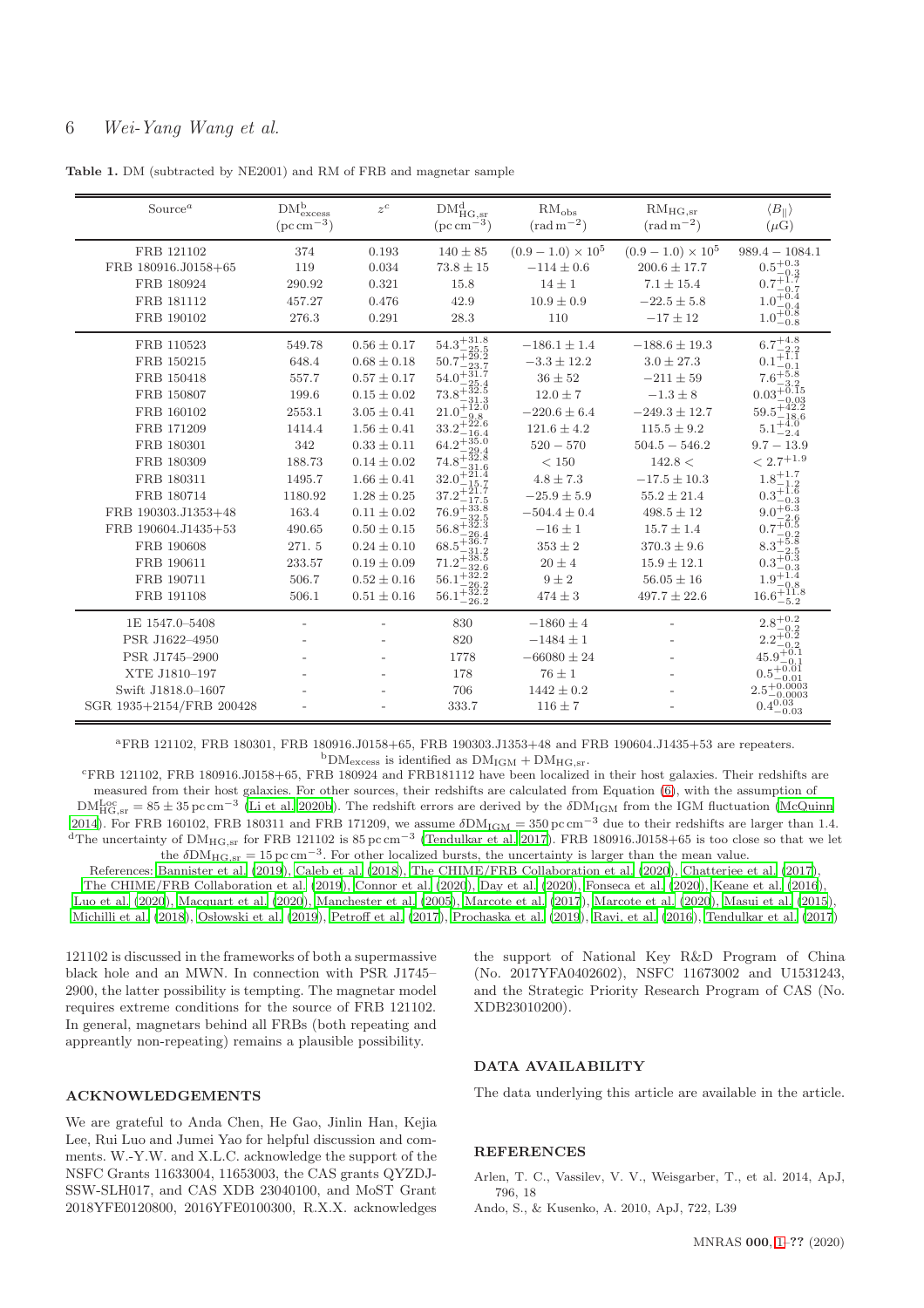Table 2. DM (subtracted by YMW16) and RM of FRB and magnetar sample

<span id="page-6-34"></span>

| Source                           | $\rm DM_{excess}$<br>$(\text{pc}\,\text{cm}^{-3})$ | $\boldsymbol{z}$ | $DM_{HG,sr}$<br>$(\text{pc}\,\text{cm}^{-3})$                                                                                                                              | RM <sub>obs</sub><br>$(\text{rad} \,\text{m}^{-2})$ | $RM_{HG,sr}$<br>$\rm (rad\,m^{-2})$ | $\langle B_{\parallel} \rangle$<br>$(\mu G)$                                               |
|----------------------------------|----------------------------------------------------|------------------|----------------------------------------------------------------------------------------------------------------------------------------------------------------------------|-----------------------------------------------------|-------------------------------------|--------------------------------------------------------------------------------------------|
| FRB 121102                       | 374                                                | 0.193            | $140 \pm 85$                                                                                                                                                               | $(0.9-1.0) \times 10^5$                             | $(0.9-1.0)\times10^5$               | $989.4 - 1084.1$                                                                           |
| FRB 180916.J0158+65 <sup>a</sup> | 19.2                                               | 0.034            |                                                                                                                                                                            | $-114 \pm 0.6$                                      | $200.6 \pm 17.7$                    |                                                                                            |
| FRB 180924                       | 303.77                                             | 0.321            | 28.7                                                                                                                                                                       | $14 \pm 1$                                          | $7.1 \pm 15.4$                      |                                                                                            |
| FRB 181112                       | 530.24                                             | 0.476            | 115.8                                                                                                                                                                      | $10.9 \pm 0.9$                                      | $-22.5 \pm 5.8$                     |                                                                                            |
| FRB 190102                       | 290.29                                             | 0.291            | 42.3                                                                                                                                                                       | 110                                                 | $-17 \pm 12$                        | $\begin{array}{c} 0.7^{+1.7}_{-0.7}\\ 1.0^{+0.4}_{-0.4}\\ 1.0^{+0.8}_{-0.8}\\ \end{array}$ |
| FRB 110523                       | 560.3                                              | $0.58 \pm 0.17$  | $\begin{array}{l} 53.9^{+31.2}_{-25.2} \\ 46.5^{+26.6}_{-21.7} \\ 60.0^{+33.0}_{-37.6} \\ 72.9^{+37.3}_{-32.7} \\ 72.9^{+37.3}_{-32.7} \\ 21.0^{+12.0}_{-9.8} \end{array}$ | $-186.1 \pm 1.4$                                    | $-188.6 \pm 19.3$                   | $\begin{array}{c} 6.8^{+4.9}_{-2.2} \\ 0.1^{+1.3}_{-0.1} \\ 6.1^{+4.7}_{-2.5} \end{array}$ |
| FRB 150215                       | 782.82                                             | $0.83 \pm 0.19$  |                                                                                                                                                                            | $-3.3 \pm 12.2$                                     | $3.0 \pm 27.3$                      |                                                                                            |
| FRB 150418                       | 420.66                                             | $0.42 \pm 0.13$  |                                                                                                                                                                            | $36 \pm 52$                                         | $-211 \pm 59$                       |                                                                                            |
| FRB 150807                       | 211.01                                             | $0.17 \pm 0.08$  |                                                                                                                                                                            | $12.0\pm7$                                          | $-1.3 \pm 8$                        | $0.03_{-0.03}^{+5.16}$                                                                     |
| FRB 160102                       | 2553.1                                             | $3.05 \pm 0.41$  |                                                                                                                                                                            | $-220.6 \pm 6.4$                                    | $-249.3 \pm 12.7$                   | $59.5^{+42.2}_{-18.6}$                                                                     |
| FRB 171209                       | 1192.4                                             | $1.30 \pm 0.25$  | $37.0^{+21.6}_{-17.4}$                                                                                                                                                     | $121.6 \pm 4.2$                                     | $115.5 \pm 9.2$                     | $4.1^{+3.2}_{-1.8}$                                                                        |
| FRB 180301                       | 240                                                | $0.20 \pm 0.10$  | $70.7^{+37.5}_{-32.1}$                                                                                                                                                     | $520 - 570$                                         | $504.5 - 546.2$                     | $8.8 - 11.5$                                                                               |
| FRB 180309                       | 203.42                                             | $0.17 \pm 0.08$  | $73.5_{-33.1}^{+36.0}_{-33.1}$<br>$31.8_{-15.6}^{+21.2}$                                                                                                                   | < 150                                               | 142.8 <                             | $< 2.8^{\mathrm {+2.0}}$                                                                   |
| FRB 180311                       | 1508.9                                             | $1.67 \pm 0.41$  |                                                                                                                                                                            | $4.8 \pm 7.3$                                       | $-17.5 \pm 10.3$                    | $\substack{1.8^{+1.7}_{-1.2} \\ 0.3^{+1.7}_{-0.3} \\ 9.1^{+6.4}_{-2.7}}$                   |
| FRB 180714                       | 1214.92                                            | $1.32 \pm 0.25$  | $36.6^{+21.7}_{-17.2}$                                                                                                                                                     | $-25.9 \pm 5.9$                                     | $55.2 \pm 21.4$                     |                                                                                            |
| FRB 190303.J1353+48              | 170.4                                              | $0.11 \pm 0.02$  | $76.3^{+33.5}_{-32.3}$                                                                                                                                                     | $-504.4 \pm 0.4$                                    | $498.5 \pm 12$                      |                                                                                            |
| FRB 190604.J1435+53              | 498.65                                             | $0.51 \pm 0.15$  | $56.4^{+32.3}_{-26.3}_{-26.3}_{-36.2}$<br>67.8 <sup>+36.2</sup>                                                                                                            | $-16 \pm 1$                                         | $15.7 \pm 1.4$                      | $0.7^{+0.5}_{-0.2}$                                                                        |
| FRB 190608                       | 282.08                                             | $0.25 \pm 0.10$  |                                                                                                                                                                            | $353 \pm 2$                                         | $370.3 \pm 9.6$                     | $8.4^{+6.0}_{-2.6}$                                                                        |
| FRB 190611                       | 247.73                                             | $0.24 \pm 0.10$  | $70.2^{+37.8}_{-22.1}$                                                                                                                                                     | $20\pm4$                                            | $15.9 \pm 12.1$                     | $0.3^{+0.4}_{-0.3}$                                                                        |
| FRB 190711                       | 520.49                                             | $0.21 \pm 0.10$  | $^{10.2}$ - 32.1<br>55.6 <sup>+32.0</sup>                                                                                                                                  | $9 \pm 2$                                           | $56.05 \pm 16$                      | $1.9^{+1.5}_{-0.8}$                                                                        |
| FRB 191108                       | 515.1                                              | $0.53 \pm 0.16$  | $55.7^{+52.1}_{-26.0}$                                                                                                                                                     | $474 \pm 3$                                         | $497.7 \pm 22.6$                    | $16.8^{+11.9}_{-5.0}$                                                                      |

<sup>a</sup>If we assume  $DM_{\text{halo}} = 30 \,\text{pc} \,\text{cm}^{-3}$ , the YMW16 model places FRB 180916.J0158+65 within the Milky Way halo.

- <span id="page-6-2"></span>Bannister K. W., et al., 2019, arXiv, [arXiv:1906.11476](http://arxiv.org/abs/1906.11476)
- <span id="page-6-8"></span>Bochenek, C. D., Ravi, V., Belov, K. V., et al. 2020, arXiv eprints, [arXiv:2005.10828](http://arxiv.org/abs/2005.10828)
- <span id="page-6-35"></span>Caleb, M., Keane, E. F., van Straten, W., et al. 2018, MNRAS, 478, 2046
- <span id="page-6-32"></span>Caleb, M., Stappers, B. W., Rajwade, K., et al. 2019, MNRAS, 484, 5500
- <span id="page-6-1"></span>Chatterjee, S., Law, C. J., Wharton, R. S., et al. 2017, Nature, 541, 58
- <span id="page-6-30"></span>Cruces, M., Spitler, L. G., Scholz, P., et al. 2020, [arXiv:2008.03461](http://arxiv.org/abs/2008.03461)
- <span id="page-6-9"></span>The CHIME/FRB Collaboration, :, Andersen, B. C., et al. 2020, arXiv e-prints, [arXiv:2005.10324](http://arxiv.org/abs/2005.10324)
- <span id="page-6-21"></span>Cordes J. M., Lazio T. J. W., 2002, preprint (arXiv:e-print)
- <span id="page-6-36"></span>Connor et al. 2020, [arXiv:2002.01399](http://arxiv.org/abs/2002.01399)
- <span id="page-6-23"></span>Dai, Z. G., Zhang, B., Gou, L. J., et al. 2002, ApJ, 580, L7
- <span id="page-6-37"></span>Day, C. K., Deller, A. T., Shannon, R. M., et al. 2020, MNRAS, 497, 3335
- <span id="page-6-26"></span>Deng, W., & Zhang, B. 2014, ApJ, 783, L35
- Desvignes, G., Eatough, R. P., Pen, U. L., et al. 2018, ApJ, 852,  $L12$
- <span id="page-6-24"></span>Dermer, C. D., Cavadini, M., Razzaque, S., et al. 2011, ApJ, 733, L21
- <span id="page-6-25"></span>Dolag K., Gaensler B. M., Beck A. M., Beck M. C., 2015, MNRAS, 451, 4277
- <span id="page-6-7"></span>Eatough, R. P., Falcke, H., Karuppusamy, R., et al. 2013, Nature, 501, 391
- <span id="page-6-38"></span>Fonseca, E., Andersen, B. C., Bhardwaj, M., et al. 2020, arXiv e-prints, [arXiv:2001.03595](http://arxiv.org/abs/2001.03595)
- <span id="page-6-22"></span>Gillessen, S., Plewa, P. M., Eisenhauer, F., et al. 2017, ApJ, 837, 30
- <span id="page-6-17"></span>Han, J. L., & Qiao, G. J. 1994, A&A, 288, 759
- <span id="page-6-14"></span>Han, J. L., Manchester, R. N., Lyne, A. G., et al. 2006, ApJ, 642, 868
- <span id="page-6-15"></span>Han, J. L., Manchester, R. N., van Straten, W., et al. 2018, ApJS, 234, 11
- Hessels, J. W. T., Spitler, L. G., Seymour, A. D., et al. 2019, ApJ, 876, L23
- <span id="page-6-33"></span>Josephy, A., Chawla, P., Fonseca, E., et al. 2019, ApJ, 882, L18
- <span id="page-6-20"></span>Kaspi, V. M., & Beloborodov, A. M. 2017, ARA&A, 55, 261
- Keane, E. F., Stappers, B. W., Kramer, M., & Lyne, A. G. 2012, MNRAS, 425, L71
- <span id="page-6-39"></span>Keane, E. F., Johnston, S., Bhandari, S., et al. 2016, Nature, 530, 453
- <span id="page-6-31"></span>Li, Y., Zhang, B., Nagamine, K., et al. 2019, ApJ, 884, L26
- <span id="page-6-10"></span>Li, C. K., Lin, L., Xiong, S. L., et al. 2020a, arXiv e-prints, [arXiv:2005.11071](http://arxiv.org/abs/2005.11071)
- <span id="page-6-28"></span>Li, Z., Gao, H., Wei, J.-J., et al. 2020b, MNRAS, doi:10.1093/mnrasl/slaa070
- <span id="page-6-0"></span>Lorimer, D. R., Bailes, M., McLaughlin, M. A., Narkevic, D. J., & Crawford, F. 2007, Science, 318, 777
- <span id="page-6-19"></span>Lower, M. E., Shannon, R. M., Johnston, S., et al. 2020, arXiv e-prints, [arXiv:2004.11522](http://arxiv.org/abs/2004.11522)
- <span id="page-6-29"></span>Luo, R., Lee, K., Lorimer, D. R., et al. 2018, MNRAS, 481, 2320 Luo, R., et al. 2020, Nature accepted
- <span id="page-6-6"></span>
- <span id="page-6-5"></span>Macquart, J.-P., Prochaska, J. X., McQuinn, M., et al. 2020, Nature, 581, 391
- <span id="page-6-12"></span>Manchester, R. N. 1972, ApJ, 172, 43
- <span id="page-6-13"></span>Manchester, R. N. 1974, ApJ, 188, 637
- <span id="page-6-16"></span>Manchester, R. N., Hobbs, G. B., Teoh, A., & Hobbs, M. 2005, AJ, 129, 1993
- <span id="page-6-4"></span>Marcote, B., Paragi, Z., Hessels, J. W. T., et al. 2017, ApJ, 834, L8
- <span id="page-6-3"></span>Marcote, B., Nimmo, K., Hessels, J. W. T., et al. 2020, Nature, 577, 190
- <span id="page-6-18"></span>Margalit, B., & Metzger, B. D. 2018, ApJ, 868, L4
- Margalit, B., Berger, E., & Metzger, B. D. 2019, ApJ, 886, 110
- <span id="page-6-40"></span>Masui, K., Lin, H.-H., Sievers, J., et al. 2015, Nature, 528, 523
- <span id="page-6-27"></span>McQuinn, M. 2014, ApJ, 780, L33
- <span id="page-6-11"></span>Mereghetti, S., Savchenko, V., Ferrigno, C., et al. 2020, arXiv e-prints, [arXiv:2005.06335](http://arxiv.org/abs/2005.06335)